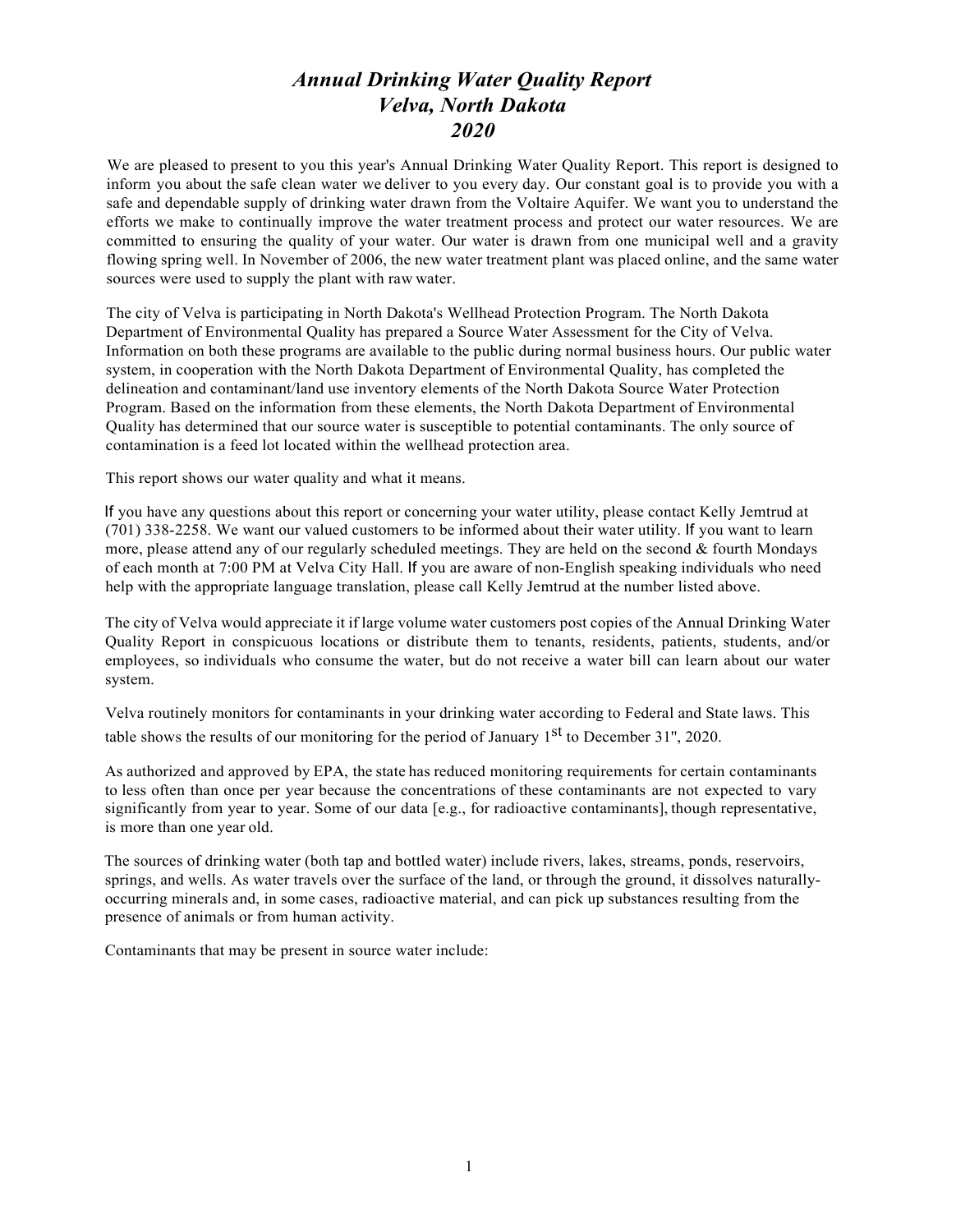*Microbial contaminants,* such as viruses and bacteria, which may come from sewage treatment plants, septic systems, agricultural livestock operations and wildlife.

*Inorganic contaminants*, such as salts and metals, which can be naturally-occurring or result from urban stormwater , industrial or domestic wastewater discharges, oil production, mining or farming.

*Pesticides and herbicides,* which come from a variety of sources such as agriculture, urban stormwater runoff and residential uses.

*Organic chemical contaminants,* including synthetic and volatile organic chemicals, which are by-products of industrial processes and petroleum production, and can also come from gas stations, urban stormwater runoff and septic systems.

*Radioactive contaminants,* which can be naturally-occurring or be the result of oil and gas production and mining activities.

In order to ensure that tap water is safe to drink, the Environmental Protection Agency (BPA) prescribes regulations which limit the amount of certain contaminants in water provided by public water systems. The Food and Drug Administration (FDA) regulations establish limits for contaminants in bottled water which must provide the same protection for public health.

*Not Applicable (NIA). No Detect (ND).*

*Parts per million (ppm) or Milligrams per liter (mg/f)* - one part per million corresponds to one minute in two years or a single penny in \$10,000.

*Parts per billion (ppb) or Micrograms per liter (µg/l)*- one part per billion corresponds to one minute in 2,000 years, or a single penny in \$10,000,000.

*Picocuries per liter (pCi/l)* - picocuries per liter is a measure of the radioactivity in water.

*Action Level (AL)-The* concentration of a contaminant which, if exceeded, triggers treatment or other requirements which a water system must follow.

*Treatment Technique (TT) - A treatment technique is a required process intended to reduce the level of a* contaminant in drinking water.

*Maximum Contaminant Level* - The "Maximum Allowed" (MCL) is the highest level of a contaminant that is allowed in drinking water. MCLs are set as close to the MCLGs as feasible using the best available treatment technology.

*Maximum Contaminant Level Goal* - The "Goal"(MCLG) is the level of a contaminant in drinking water below which there is no known or expected risk to health. MCLGs allow for a margin of safety.

*Maximum Residual Disinfectant Level (MRDL)* - The highest level of a disinfectant allowed in drinking water. There is convincing evidence that addition of a disinfectant is necessary for control of microbial contaminants.

*Maximum Residual Disinfectant Level Goal (MRDLG)* - The level of a drinking water disinfectant below which there is no known or expected risk to health. MRDLGs do not reflect the benefits of the use of disinfectants to control microbial contaminants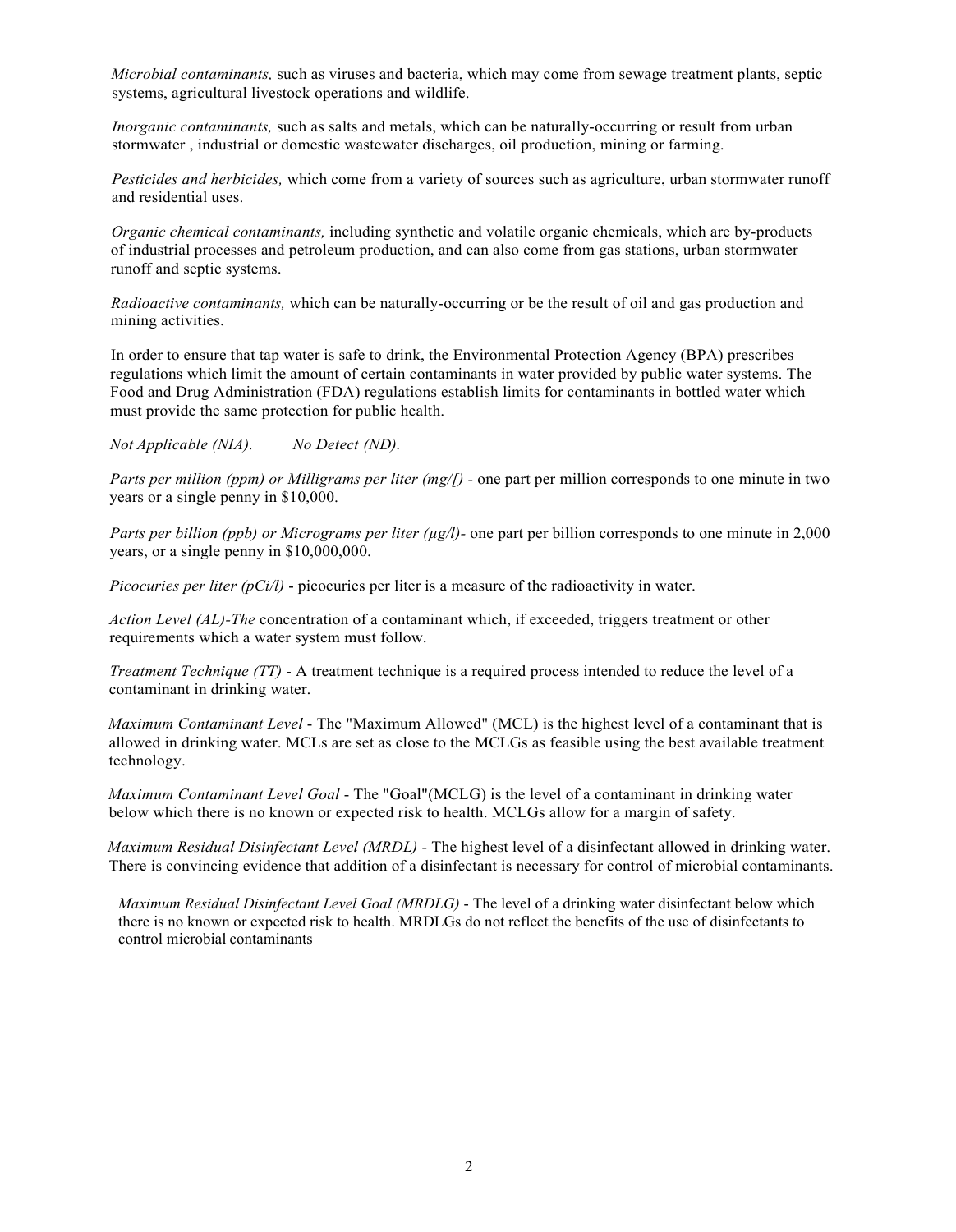| <b>TEST RESULTS FOR THE CITY OF VELVA</b>  |                       |                      |                                        |                 |                  |      |                        |                                                                                                                                    |
|--------------------------------------------|-----------------------|----------------------|----------------------------------------|-----------------|------------------|------|------------------------|------------------------------------------------------------------------------------------------------------------------------------|
| Contaminant                                | <b>MCL</b>            | <b>MCLG</b>          | Level                                  | Unit            | Range            | Date | Violation              | Likely Source of Contamination                                                                                                     |
|                                            |                       |                      | Detected                               | Measu<br>rement |                  |      | $\frac{Yes/No}{Other}$ |                                                                                                                                    |
| <b>Disinfectants</b>                       |                       |                      |                                        |                 |                  |      |                        |                                                                                                                                    |
| Chlorine                                   | <b>MRDL</b><br>$-4.0$ | <b>MRDLG</b><br>$-4$ | 1.2                                    | ppm             | $1.08 -$<br>1.18 | 2020 | No                     | Water additive used to control<br>microbes                                                                                         |
| <b>Lead/Copper</b>                         |                       |                      |                                        |                 |                  |      |                        |                                                                                                                                    |
| Copper*                                    | 10                    | $AL=$<br>l.3         | 0.0903<br>90 <sup>tho</sup> %<br>Value | ppm             | ΝA               | 2020 | No                     | Corrosion of household plumbing<br>systems; erosion of natural<br>deposits; leaching from wood<br>preservatives                    |
| Lead*                                      | 10                    | $AL=1$<br>5          | 3.76<br>90th%                          | ppb             | NA               | 2020 | No                     | Corrosion of household plumbing<br>systems, erosion of natural                                                                     |
|                                            |                       |                      | Value                                  |                 |                  |      |                        | deposits                                                                                                                           |
| <b>Stage 2 Disinfection Byproducts</b>     |                       |                      |                                        |                 |                  |      |                        |                                                                                                                                    |
| <b>Total Haloacetic</b><br>Acids rHAAS)    | 60                    | System-<br>Wide      | 28                                     | ppb             | 27.96-<br>28.32  | 2020 | No                     | By-product of drinking water<br>disinfection.                                                                                      |
| .Total<br>Trihalomethanes<br>!TTHM1        | 80                    | System-<br>Wide      | 47                                     | ppb             | 46.85-<br>47.12  | 2020 | No                     | By-product of drinking water<br>chlorination.                                                                                      |
| <b>Inorganic Contaminants</b>              |                       |                      |                                        |                 |                  |      |                        |                                                                                                                                    |
| . Arsenic                                  | 10                    | $\mathbf{0}$         | 2.42                                   | ppm             | ΝA               | 2016 | No                     | Erosion of natural deposits; runoff<br>from orchards; runoff from glass<br>and electronics production wastes                       |
| Barium                                     | 2                     | $\overline{2}$       | 0.151                                  | ppm             | NA               | 2017 | No                     | Discharge of drilling wastes;<br>discharge from metal refineries;<br>erosion of natural deposits                                   |
| Fluoride                                   | 4                     | 4                    | 0.826                                  | ppm             | ΝA               | 2017 | No                     | Erosion of natural deposits; water<br>additive which promotes strong<br>teeth; discharge from fertilizer and<br>aluminum factories |
| Nitrate-Nitrite                            | 10                    | 10                   | 0.046                                  | ppm             | NA               | 2020 | No                     | Runoff<br>from<br>fertilizer<br>use;<br>leaching<br>from septic tanks,<br>erosion<br>of natural<br>sewage;<br>deposits             |
| <b>Radioactive Contaminants</b>            |                       |                      |                                        |                 |                  |      |                        |                                                                                                                                    |
| Gross Alpha, incldng RA,<br>Excldne RN & U | 15                    | 15                   | 1.01                                   | PCi/1           | N/A              | 2017 | No                     | Erosion of natural deposits                                                                                                        |
| Radium, Combined<br>(226,<br>228)          | 5                     |                      | 0.98                                   | PCi/1           | N/A              | 2017 | No                     | Erosion of natural deposits                                                                                                        |
| Uranium, Combined                          | 30                    |                      | 0.94                                   | ppb             | $\rm N/A$        | 2017 | No                     | Erosion of natural deposits                                                                                                        |